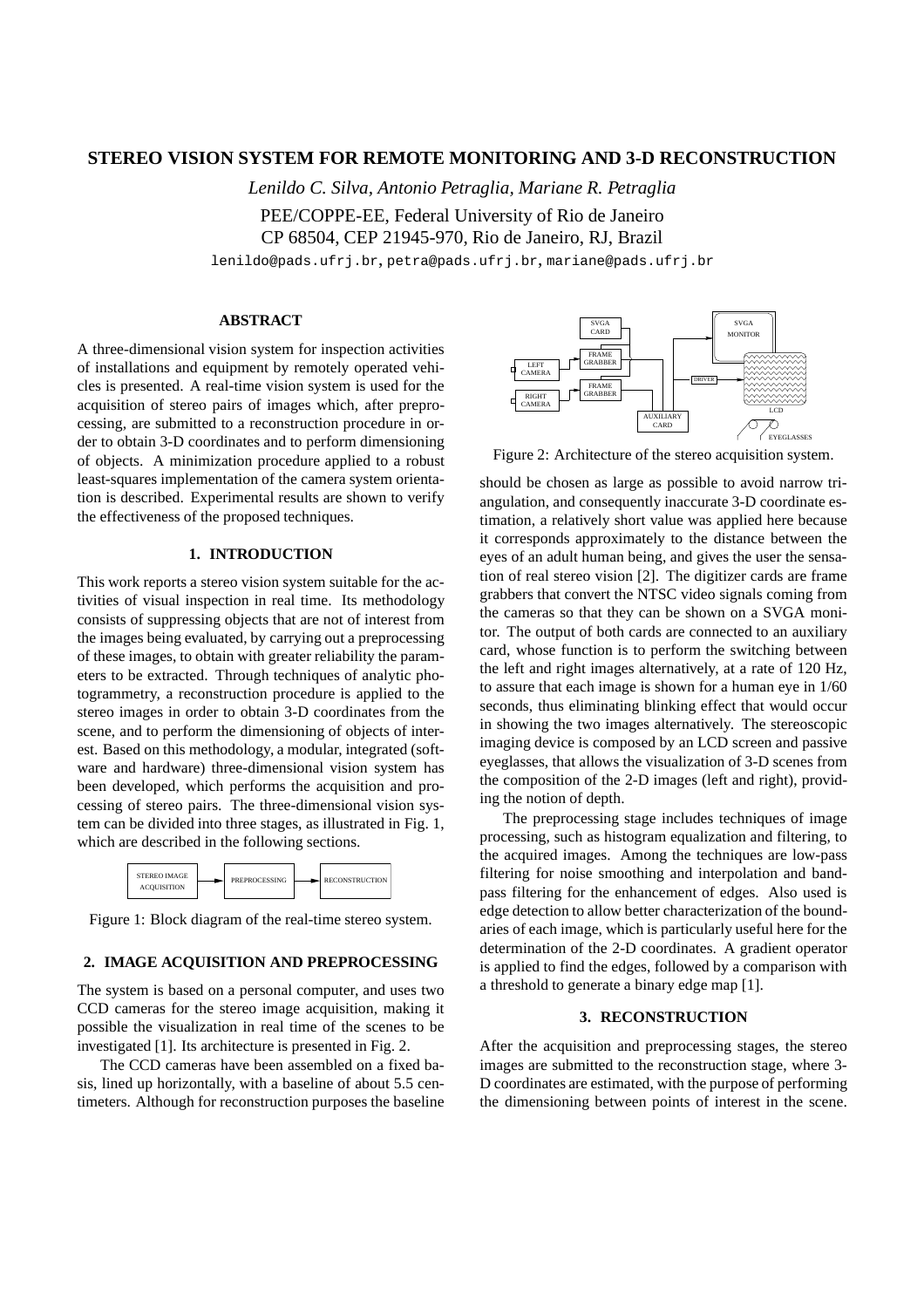The reconstruction procedure comprises photogrammetric methods. Analytic photogrammetry includes a set of techniques by which, from measurements of one or more 2-D perspective projections of a 3-D object, one can make inferences about the 3-D position and orientation of the observed 3-D object in a world reference frame [1, 3, 4].

The complete specification of the orientation of a camera is given by the exterior orientation and by the interior orientation. The exterior orientation refers to the computation of the parameters that determine the pose of the camera in the world reference frame. The interior orientation refers to the parameters that determine the geometry of a bundle of 3-D rays from the measured image coordinates, relating the geometry of the ideal perspective projection to the physics of the camera.

The relation between the camera and world reference frames is given by a translation and a rotation. A point  $\mathbf{x} = [x \ y \ z]^T$  in the world reference frame is expressed with respect to the camera reference frame by a translation given by the vector  $\mathbf{t} = [x_0 \ y_0 \ z_0]^T$ . The perspective projection of the camera is obtained with respect to the  $z$ -axis, that is, the optical axis of the camera. However, the directions of the  $x-$ ,  $y-$  and  $z-$ axes of the camera reference frame may differ from the directions of the world reference frame. The rotation by which the world reference frame is positioned with respect to the camera reference frame is a sequence of three rotations, expressed by a rotation matrix  $\mathbf{R}(\omega, \phi, \kappa)$ .

Thus, a point  $[x \, y \, z]^T$  of the world reference frame is represented by the point  $[p \ q \ s]^T$  of the camera reference frame, where

$$
\begin{bmatrix} p \\ q \\ s \end{bmatrix} = \mathbf{R}(\omega, \phi, \kappa) \begin{bmatrix} x - x_0 \\ y - y_0 \\ z - z_0 \end{bmatrix}
$$
 (1)

From this representation of a 3-D point in the camera reference frame, one can obtain its perspective projection. The projection coordinates are given by

$$
\begin{bmatrix} u \\ v \end{bmatrix} = \begin{bmatrix} u_0 \\ v_0 \end{bmatrix} + \frac{f}{s} \begin{bmatrix} p \\ q \end{bmatrix}
$$
 (2)

where  $f$  is the distance of the projection plane of the image to the camera lens, and  $[u_0, v_0]^T$  are the 2-D coordinates of the principal point. From (1) and (2) we obtain

$$
\frac{x - x_0}{x - x_0} = \frac{r_{11}(u - u_0) + r_{21}(v - v_0) + r_{31}f}{(u_0 + u_0)(v_0 + v_0)} \tag{3}
$$

$$
z - z_0 = r_{13}(u - u_0) + r_{23}(v - v_0) + r_{33}f
$$

$$
\frac{y-y_0}{z-z_0} = \frac{r_{12}(u-u_0) + r_{22}(v-v_0) + r_{32}f}{r_{13}(u-u_0) + r_{23}(v-v_0) + r_{33}f}
$$
(4)

These equations show that the relation between the 3-D and 2-D coordinates is a function of f,  $u_0$ ,  $v_0$ ,  $x_0$ ,  $y_0$ ,  $z_0$ ,  $\omega$ ,  $\phi$ and  $\kappa$ , which can be determined through a non-linear leastsquares technique, as detailed below.

### **3.1. Exterior and Interior Orientations Computation**

In the estimation of the parameters of the exterior orientation, N 3-D points  $[x_n \ y_n \ z_n]^T$  having known positions in

the object reference frame are used to obtain the unknown rotation and translation that put the camera reference frame in the world reference frame [3]. The corresponding 3-D points in the camera reference frame and their 2-D projections in the image plane can be determined by (1) and (2).

This problem can be set as a non-linear least-squares approach, which can be solved by first assuming an approximate initial solution (as discussed in Sec. 3.1.1) around which a linear model is produced, and then iteratively adjusting the partial solutions until a given stopping criterium is achieved. It uses the Newton method, so that at the  $\ell$ -th iteration the following equation system is solved:

$$
\mathbf{G}^{\ell} \Delta \boldsymbol{\beta}^{\ell} = \boldsymbol{\varepsilon}^{\ell} \tag{5}
$$

where  $F = \varepsilon^{T} \varepsilon$  is the objective function to be evaluated, and G is the corresponding Jacobian matrix. The vector  $\Delta \beta^{\ell} = [\Delta x_0^{\ell} \ \Delta y_0^{\ell} \ \Delta z_0^{\ell} \ \Delta \omega^{\ell} \ \Delta \phi^{\ell} \ \Delta \kappa^{\ell}]^{\text{T}}$  indicates the update to the current solution:

$$
\Delta \beta^{\ell} = [(\mathbf{G}^{\ell})^{\mathrm{T}} \mathbf{G}^{\ell}]^{-1} (\mathbf{G}^{\ell})^{\mathrm{T}} (\boldsymbol{\gamma}^* - \boldsymbol{\gamma}^{\ell}) \tag{6}
$$

The Jacobian matrix G depends upon the 3-D and the 2- D points [3], and  $\varepsilon = \gamma^* - \gamma^{\ell}$ . The vector  $\gamma^*$  contains the image points, while  $\gamma^{\ell}$  is its estimate at  $\ell$ -th iteration. Expanding the vectors:

$$
\boldsymbol{\gamma}^* = [u_1 \ v_1 \ \cdots \ u_N \ v_N]^T \qquad (7)
$$

$$
\boldsymbol{\gamma}^{\ell} = [u_1^{\ell} \hspace{0.1cm} v_1^{\ell} \hspace{0.1cm} \cdots \hspace{0.1cm} u_N^{\ell} \hspace{0.1cm} v_N^{\ell}]^{\mathrm{T}} \hspace{1.5cm} (8)
$$

The vector  $\beta = [x_0^{\ell} \quad y_0^{\ell} \quad z_0^{\ell} \quad \omega^{\ell} \quad \phi^{\ell} \quad \kappa^{\ell}]^T$  containing the parameters is updated at each iteration by using the equation

$$
\beta^{\ell+1} = \beta^{\ell} + \Delta \beta^{\ell} \tag{9}
$$

The interior orientation is specified by the camera constant  $f$  (related to the focal distance), by the coordinates of the principal point  $[u_0, v_0]^T$  (which is the intersection between the optical axis and the image plane), and by the lens distortion characteristics.

### *3.1.1. Initial Estimation*

In order to guarantee a fast convergence of the exterior orientation computation, an approximate initial solution to the non-linear least-squares procedure is needed, as mentioned previously. This initial solution is obtained by using a linear method from the projective geometry theory. Although sensitive to measurement noise, this method provides good initial estimates for the extrinsic and intrinsic parameters.

A point M in the 3-D space is related to its projection m in the image plane through a linear relation given by [5]

$$
\mathbf{m} = \mathbf{P}\mathbf{M} \tag{10}
$$

where  $\mathbf{m} = [U, V, S]^T$  and  $\mathbf{M} = [X, Y, Z, T]^T$ . This equation is projective, i.e., defined up to a scale factor ( $S$  and  $T$ in the above vectors). The matrix  $P$  is the so-called perspective projection matrix, and contains implicitly all the exterior orientation and interior orientation parameters, referred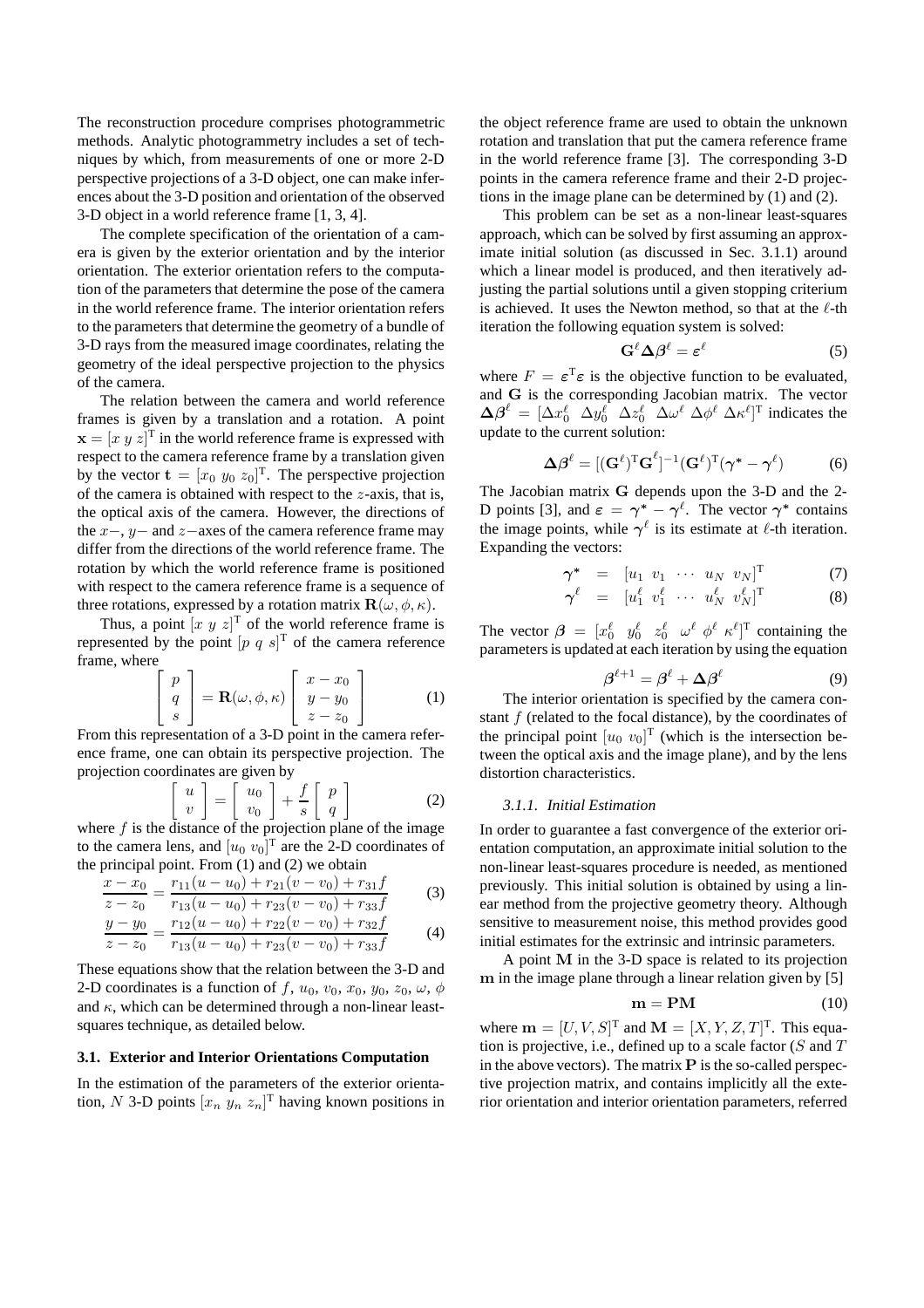here as extrinsic and intrinsic parameters, respectively. The general form of P is

$$
\mathbf{P} = \begin{bmatrix} \alpha_u \mathbf{r}_1 + u_0 \mathbf{r}_3 & \alpha_u t_x + u_0 t_z \\ \alpha_v \mathbf{r}_2 + v_0 \mathbf{r}_3 & \alpha_v t_y + v_0 t_z \\ \mathbf{r}_3 & t_z \end{bmatrix}
$$
(11)

The six extrinsic parameters are obtained from the translation vector  $\mathbf{t} = [t_x \ t_y \ t_z]^T$  and from the rotation matrix  $\mathbf{R} = [\mathbf{r}_1^{\mathrm{T}} \ \mathbf{r}_2^{\mathrm{T}} \ \mathbf{r}_3^{\mathrm{T}}]^{\mathrm{T}}$ , where  $\mathbf{r}_1$ ,  $\mathbf{r}_2$ ,  $\mathbf{r}_3$  are row-vectors of **R**. In this work these parameters are used as initial estimation in the least-squares procedure for the computation of the exterior orientation. The intrinsic parameters are given by  $\alpha_{\nu}$ .  $\alpha_v$  (related to the focal distance),  $u_0$ ,  $v_0$  (the coordinates of the principal point). These parameters are also used in the exterior orientation computation. In order to simplify the reconstruction procedure, these intrinsic parameters are directly used as the parameters of interior orientation.

The parameters related to lens distortion can be nonlinearly estimated using the model

$$
\begin{cases}\nu' = u + \delta_u(u, v) \\
v' = v + \delta_v(u, v)\n\end{cases}
$$
\n(12)

where  $[u \; v]^T$  are the distortion-free image coordinates, and  $[u' \ v']^{\dagger}$  are the corresponding coordinates with distortion.  $\delta_u(u, v)$  and  $\delta_v(u, v)$  are the distortion amounts considering both geometric and tangential distortion effects [6]:

$$
\begin{cases} \delta_u = (g_1 + g_3)u^2 + g_4 uv + g_1 v^2 + k_1 u(u^2 + v^2) \\ \delta_v = g_2 u^2 + g_3 uv + (g_2 + g_4)v^2 + k_1 v(u^2 + v^2) \end{cases}
$$
 (13)

#### *3.1.2. A Robust Least-Squares Implementation*

If a good initial estimate is produced, the convergence of the algorithm is rapidly achieved, but in most cases it is not possible to guarantee convergence. The least-squares algorithm is sensitive to noise in the input points, and sometimes it does not converge to the global minimum, but to a local minimum. Also, the algorithm frequently fails as the number of input points increases. In order to obtain a robust method, some changes, described next, were included in the least-squares procedure.

In Eq. (6) the estimation of  $\Delta\beta$  requires the inversion of the matrix  $G<sup>T</sup>G$ . It was observed that this matrix is frequently ill-conditioned, leading to singularity. To eliminate this problem, the Levenberg-Marquardt approach [7] was applied, by adding a factor  $\mu$  to the diagonal elements of  $G<sup>T</sup>G$  to guarantee an acceptable condition number for this matrix. Its value is related to the magnitude of this matrix and to the objective function  $F = \varepsilon^T \varepsilon$  at each iteration. If  $F^{\ell+1} \geq F^{\ell}$  the value of  $\mu_{\ell}$  is increased until  $F^{\ell+1} < F^{\ell}$  is reached. Accordingly, Eq. (6) is modified as:

$$
\Delta \beta = [(\mathbf{G}^{\mathrm{T}})^{\ell} \mathbf{G}^{\ell} + \mu_{\ell} \mathbf{I}]^{-1} (\mathbf{G}^{\mathrm{T}})^{\ell} (\boldsymbol{\gamma}^* - \boldsymbol{\gamma}^{\ell}) \qquad (14)
$$

Another important change is in Eq. (9), which represents the update of the parameter vector  $\beta$  at each iteration. It was observed that in most cases the step size of each update (related to the rate of convergence) is not adequate. Large steps (i.e., large values of  $\Delta\beta$ ) may lead to local minima or even to divergence. The step size needs to be reduced or increased at each iteration, depending on the direction of the gradient of the evaluation function, and can be controlled by introducing a factor  $\alpha_{\ell}$  in Eq. (9):

$$
\beta^{\ell+1} = \beta^{\ell} + \alpha_{\ell} \Delta \beta^{\ell} \tag{15}
$$

This factor can be made constant for all iterations, although better results are obtained by using a variable step size, modified at each iteration by using the Armijo rules [7]

i).  $F^{\ell+1} \leq F^{\ell} + \rho_1 \alpha_{\ell}(\mathbf{g}^{\mathrm{T}})^{\ell} \Delta \boldsymbol{\beta}$ , for some  $0 < \rho_1 \leq 1$ ii).  $(g^T)^{\ell+1}\Delta\beta^{\ell} \leq \rho_2(g^T)^{\ell}\Delta\beta$ , for some  $\rho_1 < \rho_2 \leq 1$ 

where  $\mathbf{g} = 2\mathbf{G}^{\mathrm{T}}\boldsymbol{\varepsilon}$  is the gradient vector of F. The value of  $\alpha_{\ell}$  is chosen accordingly to  $\rho_1 \alpha_{\ell} \leq \alpha_{\ell+1} \leq \rho_2 \alpha_{\ell}$ .

### **3.2. Stereo Triangulation**

A stereo triangulation procedure is used to obtain the estimation of the 3-D coordinates of a point  $[x \, y \, z]^T$ , given its 2-D projections  $[u_L \ v_L]^T$  and  $[u_R \ v_R]^T$  on each image of a stereo pair. The exterior and interior parameters computed for each image are:  $[x_L y_L z_L]^T$ ,  $[x_R y_R z_R]^T$ ,  $\mathbf{R}_L$  and  $\mathbf{R}_R$ . The stereo triangulation involves the minimization of the squared difference where  $\lambda_L$  and  $\lambda_R$  are the parameters to be found in the mentioned minimization, i.e.:

$$
\epsilon^2 = \left\| \begin{bmatrix} x_L \\ y_L \\ z_L \end{bmatrix} + \lambda_L \mathbf{R}_L \begin{bmatrix} u_L \\ v_L \\ f_L \end{bmatrix} - \begin{bmatrix} x_R \\ y_R \\ z_R \end{bmatrix} - \lambda_R \mathbf{R}_R \begin{bmatrix} u_R \\ v_R \\ f_R \end{bmatrix} \right\|^2 \tag{16}
$$

The 3-D coordinates  $[x \, y \, z]^T$  are then estimated by using one of the following equations:

$$
\begin{bmatrix} x \\ y \\ z \end{bmatrix} = \begin{bmatrix} x_L \\ y_L \\ z_L \end{bmatrix} + \lambda_L \mathbf{R}_L \begin{bmatrix} u_L \\ v_L \\ f_L \end{bmatrix}
$$
 (17)

$$
\begin{bmatrix} x \\ y \\ z \end{bmatrix} = \begin{bmatrix} x_R \\ y_R \\ z_R \end{bmatrix} + \lambda_R \mathbf{R}_R \begin{bmatrix} u_R \\ v_R \\ f_R \end{bmatrix}
$$
 (18)

#### **3.3. Stereo Matching Procedure**

The image points used to estimate the exterior and interior orientations, as well as the image points needed in the stereo triangulation procedure, are selected semi-automatically in the stereo images by applying a stereo matching procedure: the operator selects the required points in the left image, and automatically their corresponding points are identified in the right image.

The method adopted is a correlation-based method, that finds conjugate patches of two images having similar brightness patterns. Given a patch in an image, typically a single rectangular window, the correlation with each patch along the corresponding epipolar line on the other image is computed, and the point having the "best" correlation value is accepted as the corresponding point [8]. The correlation